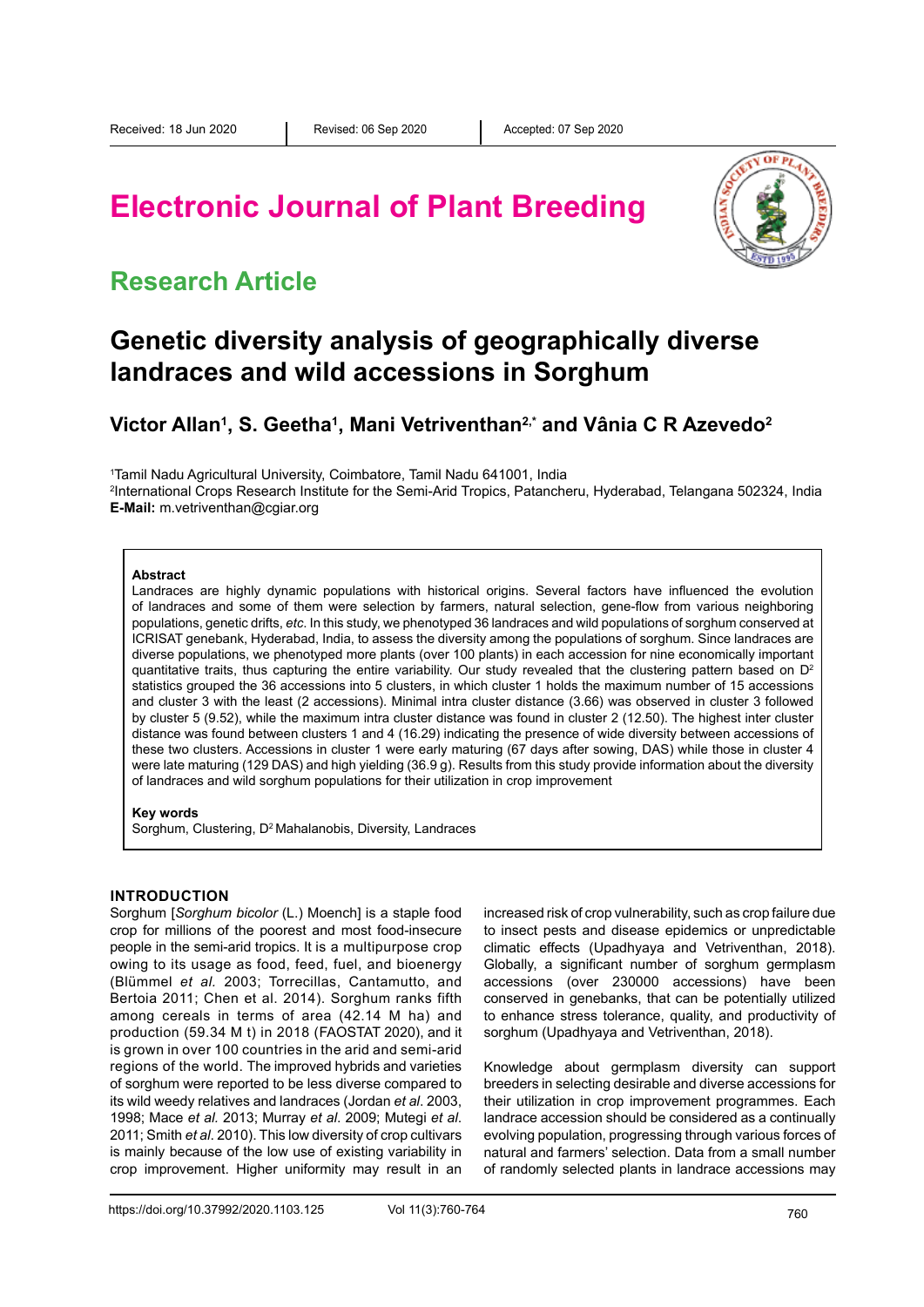not be a good representation of a structured population. Thus, we phenotypically characterized 36 geographically diverse accessions of sorghum (including landraces and wild accessions), by recording data from the maximum number of plants possible for assessing the diversity among accessions.

### **Materials and methods**

A total of 36 geographically diverse accessions (**Table 1**) which included 31 landraces and 5 wild accessions of sorghum conserved at ICRISAT genebank's collection, were used for this present study. IS 33844 was used as control and it is the most popular sorghum variety widely grown during *rabi* (postrainy) season in India. The field experiment was conducted in the postrainy season of 2018 at ICRISAT, Patancheru, India. Accessions were sown in black soil and each accession occupied three rows of 9 m length with a plant-to-plant spacing of approximately 10 cm and 75 cm between rows. Data on nine quantitative traits namely, days to flowering, plant height (cm), leaf blade length and width (cm) (recorded on the third leaf from top), panicle exertion (cm), panicle length (cm), panicle width (cm), panicle(s) weight per plant (g) and grain yield per plant (g) were recorded following sorghum crop descriptors (IBPGR and ICRISAT, 1993). Thus, to capture the entire variability in each accession, data were collected from a large number of randomly selected plants in each accession, and within each accession, the plant count varied from 115 to 234. Mean, standard deviation, variance, and range were estimated, and mean data was used for  $D<sup>2</sup>$  statistic (Rao 1952) based genetic diversity assessment. For grouping into clusters, the minimum generalized distance based on Tocher's method (Rao 1952) was utilized.

| Table 1. List of sorghum accessions used in this study and their passport information |  |  |
|---------------------------------------------------------------------------------------|--|--|
|---------------------------------------------------------------------------------------|--|--|

| <b>Accession</b><br><b>Number</b> | Race             | Sub-species      | <b>Biological status</b>      | <b>Country of</b><br>origin | Region          |
|-----------------------------------|------------------|------------------|-------------------------------|-----------------------------|-----------------|
| IS 2134                           | Guinea-kafir     | bicolor          | Traditional cultivar/Landrace | Ethiopia                    | Africa          |
| IS 2153                           | <b>Bicolor</b>   | bicolor          | Traditional cultivar/Landrace | Nigeria                     | Africa          |
| IS 3399                           | Kafir            | bicolor          | Traditional cultivar/Landrace | <b>Botswana</b>             | Africa          |
| IS 11005                          | Wild             | drummondii       | Wild                          | Ethiopia                    | Africa          |
| IS 14010                          | Caudatum-bicolor | bicolor          | Traditional cultivar/Landrace | South Africa                | Africa          |
| IS 14485                          | Wild             | verticilliflorum | Wild                          | Sudan                       | Africa          |
| IS 18833                          | Wild             | verticilliflorum | Wild                          | Malawi                      | Africa          |
| IS 22407                          | Guinea-durra     | bicolor          | Traditional cultivar/Landrace | Sudan                       | Africa          |
| IS 22428                          | Wild             | drummondii       | Wild                          | Sudan                       | Africa          |
| IS 25476                          | Caudatum         | bicolor          | Traditional cultivar/Landrace | <b>Burundi</b>              | Africa          |
| IS 27325                          | Guinea-bicolor   | bicolor          | Traditional cultivar/Landrace | Burkina Faso                | Africa          |
| IS 29508                          | Kafir            | bicolor          | Traditional cultivar/Landrace | Lesotho                     | Africa          |
| IS 29605                          | Kafir-bicolor    | bicolor          | Traditional cultivar/Landrace | Lesotho                     | Africa          |
| IS 31637                          | Durra-caudatum   | bicolor          | Traditional cultivar/Landrace | Rwanda                      | Africa          |
| IS 34283                          | Guinea           | bicolor          | Traditional cultivar/Landrace | Zimbabwe                    | Africa          |
| IS 35474                          | Guinea-kafir     | bicolor          | Traditional cultivar/Landrace | Namibia                     | Africa          |
| IS 40031                          | Guinea-caudatum  | bicolor          | Traditional cultivar/Landrace | Uganda                      | Africa          |
| IS 40161                          | Durra            | bicolor          | Traditional cultivar/Landrace | Mali                        | Africa          |
| IS 12919                          | Durra-bicolor    | bicolor          | Traditional cultivar/Landrace | Guadeloupe                  | America         |
| IS 12965                          | Caudatum         | bicolor          | Traditional cultivar/Landrace | Cuba                        | America         |
| IS 13215                          | Durra            | bicolor          | Traditional cultivar/Landrace | Guatemala                   | America         |
| <b>IS 1128</b>                    | <b>Bicolor</b>   | bicolor          | Traditional cultivar/Landrace | India                       | Asia            |
| IS 2348                           | Kafir-caudatum   | bicolor          | Traditional cultivar/Landrace | Indonesia                   | Asia            |
| IS 8330                           | Caudatum         | bicolor          | Traditional cultivar/Landrace | India                       | Asia            |
| IS 10897                          | Wild             | drummondii       | Wild                          | India                       | Asia            |
| IS 18234                          | Guinea-caudatum  | bicolor          | Traditional cultivar/Landrace | Bangladesh                  | Asia            |
| IS 22606                          | Guinea           | bicolor          | Traditional cultivar/Landrace | Sri Lanka                   | Asia            |
| IS 32252                          | Durra-caudatum   | bicolor          | Traditional cultivar/Landrace | Yemen                       | Asia            |
| IS 32263                          | Durra            | bicolor          | Traditional cultivar/Landrace | Yemen                       | Asia            |
| IS 35217                          | Caudatum-bicolor | bicolor          | Traditional cultivar/Landrace | Pakistan                    | Asia            |
| IS 40238                          | Durra-bicolor    | bicolor          | Traditional cultivar/Landrace | India                       | Asia            |
| IS 13211                          | <b>Bicolor</b>   | bicolor          | Traditional cultivar/Landrace | Spain                       | Europe          |
| IS 21858                          | Guinea-caudatum  | bicolor          | Traditional cultivar/Landrace | Russia                      | Europe          |
| IS 13065                          | Durra-bicolor    | bicolor          | Traditional cultivar/Landrace | Australia                   | Oceania-Pacific |
| IS 13068                          | Kafir-durra      | bicolor          | Traditional cultivar/Landrace | Australia                   | Oceania-Pacific |
| IS 33844                          | Durra            | bicolor          | Traditional cultivar/Landrace | India                       | Asia            |

https://doi.org/10.37992/2020.1103.125 761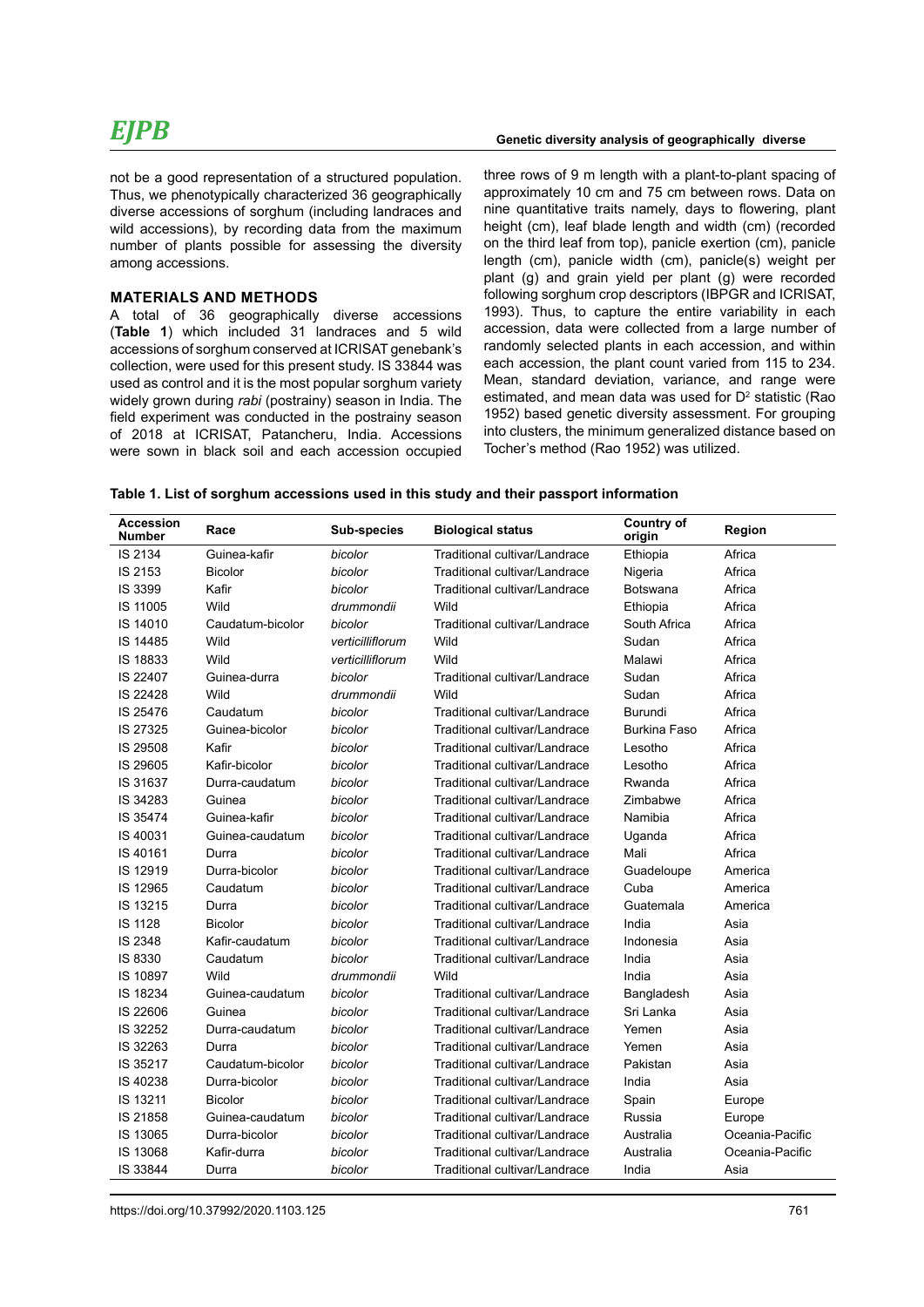#### **Results and Discussion**

The mean, standard deviation, variance, and range were estimated over the 36 accessions and presented in **Table 2**. The range estimates showed that the selected accessions were diverse for all the phenotypic traits studied, including for days to flowering which varied from 53 to 92 days after sowing (DAS) with a mean of 71 DAS. Plant height varied from 98 to 311 cm with a mean of 224 cm and grain yield varied from 2 to 48 g per plant. The higher standard deviation of within and among accessions indicating a considerable variability within and among accessions.

The hierarchal clustering based on Mahalanobis's D<sup>2</sup> distances using Tocher's method grouped the 36 accessions into five clusters indicating the presence of considerable diversity in the studied accessions. A

maximum number of accessions were found in cluster 1 (15 accessions) followed by cluster 2 and 5, each containing 8 and 7 accessions, respectively (**Table 3**), while cluster 3 and 4 had 2 and 4 accessions, respectively. Ethiopian regions of Africa, being the primary origin of sorghum, high diversity was observed for the African accessions, which resulted in the distribution of African accessions to all the five clusters. Also, the clustering of African accessions with Asian accessions shows their similarity, diffusion, movement, and historical domestication of sorghum landraces from Africa towards Asia and the Indian subcontinent. However, the clustering pattern showed no grouping of accessions into clusters in correspondence to geographical locations, from where the accessions are collected, as reported in previous studies in sorghum (Yadav, Pahuja, and Grewal 2003; Kadam et al. 2001; Ganesamurthy, Punitha, and Elangovan 2010).

**Victor Allan et al.,**

### **Table 2. Mean, standard deviation, variance, and range estimates of within and among accessions for nine quantitative traits**

| <b>Trait</b>                    |      | Overall                      |          |                  | <b>Within accessions</b>          |                   |  |  |
|---------------------------------|------|------------------------------|----------|------------------|-----------------------------------|-------------------|--|--|
|                                 | Mean | <b>Standard</b><br>deviation | Variance | Range of<br>mean | Range of<br>standard<br>deviation | Range of variance |  |  |
| Days to flowering               | 71   | 9.85                         | 97.10    | $53 - 92$        | $2.26 - 5.57$                     | $5.11 - 31.02$    |  |  |
| Plant height (cm)               | 224  | 59.68                        | 3561.22  | $98 - 311$       | $8.93 - 47.45$                    | 79.74 - 2251.50   |  |  |
| Leaf blade length (cm)          | 60   | 6.46                         | 41.72    | $40 - 79$        | $4.61 - 11.44$                    | $21.25 - 130.87$  |  |  |
| Leaf blade width (cm)           | 5.6  | 0.96                         | 0.93     | $3.9 - 7.9$      | $0.52 - 6.23$                     | $0.27 - 38.81$    |  |  |
| Panicle exertion (cm)           | 13   | 5                            | 26.99    | $3 - 22$         | $4.13 - 11.07$                    | $17.06 - 122.54$  |  |  |
| Panicle length (cm)             | 23   | 6.63                         | 44.99    | $12 - 46$        | $1.8 - 6.8$                       | $3.24 - 46.24$    |  |  |
| Panicle width (cm)              | 10   | 4.69                         | 22.02    | $5 - 26$         | $1.21 - 9.23$                     | $1.46 - 85.19$    |  |  |
| Panicle(s) weight per plant (g) | 36   | 14.95                        | 223.58   | $7 - 66$         | $7.28 - 41.31$                    | $53 - 1706.52$    |  |  |
| Grain yield per plant (g)       | 24   | 12.58                        | 158.13   | $2 - 48$         | $5.8 - 33.37$                     | $33.64 - 1113.56$ |  |  |

#### Table 3. D<sup>2</sup> clustering pattern of 36 accessions of sorghum, based on nine quantitative traits

| <b>Cluster</b> | No of<br>accessions<br>clustered | Asia                                          | Africa                                                                            | <b>America</b>           | Oceania-<br><b>Pacific</b> | <b>Europe</b> |
|----------------|----------------------------------|-----------------------------------------------|-----------------------------------------------------------------------------------|--------------------------|----------------------------|---------------|
| Cluster 1      | 15                               | IS 1128, IS 2348, IS<br>8330, IS 10897 (wild) | IS 2134, IS 2153, IS<br>3399, IS 11005 (wild),<br>IS 14010, and IS<br>29605       | IS 12919 and IS<br>12965 | IS 13065 and<br>IS 13068   | IS 13211      |
| Cluster 2      | 8                                | IS 18234                                      | IS 14485 (wild), IS<br>18833 (wild), IS<br>22407, IS 22428<br>(wild) and IS 35474 | IS 13215                 |                            | IS 21858      |
| Cluster 3      | $\overline{2}$                   | IS 35217                                      | IS 25476                                                                          |                          |                            |               |
| Cluster 4      | 4                                | IS 22606 and IS 40238                         | IS 27325 and IS<br>40031                                                          |                          |                            |               |
| Cluster 5      | 7                                | IS 32252, IS 32263<br>and IS 33844            | IS 29508, IS 31637,<br>IS 34283 and IS<br>40161                                   |                          |                            |               |

https://doi.org/10.37992/2020.1103.125 762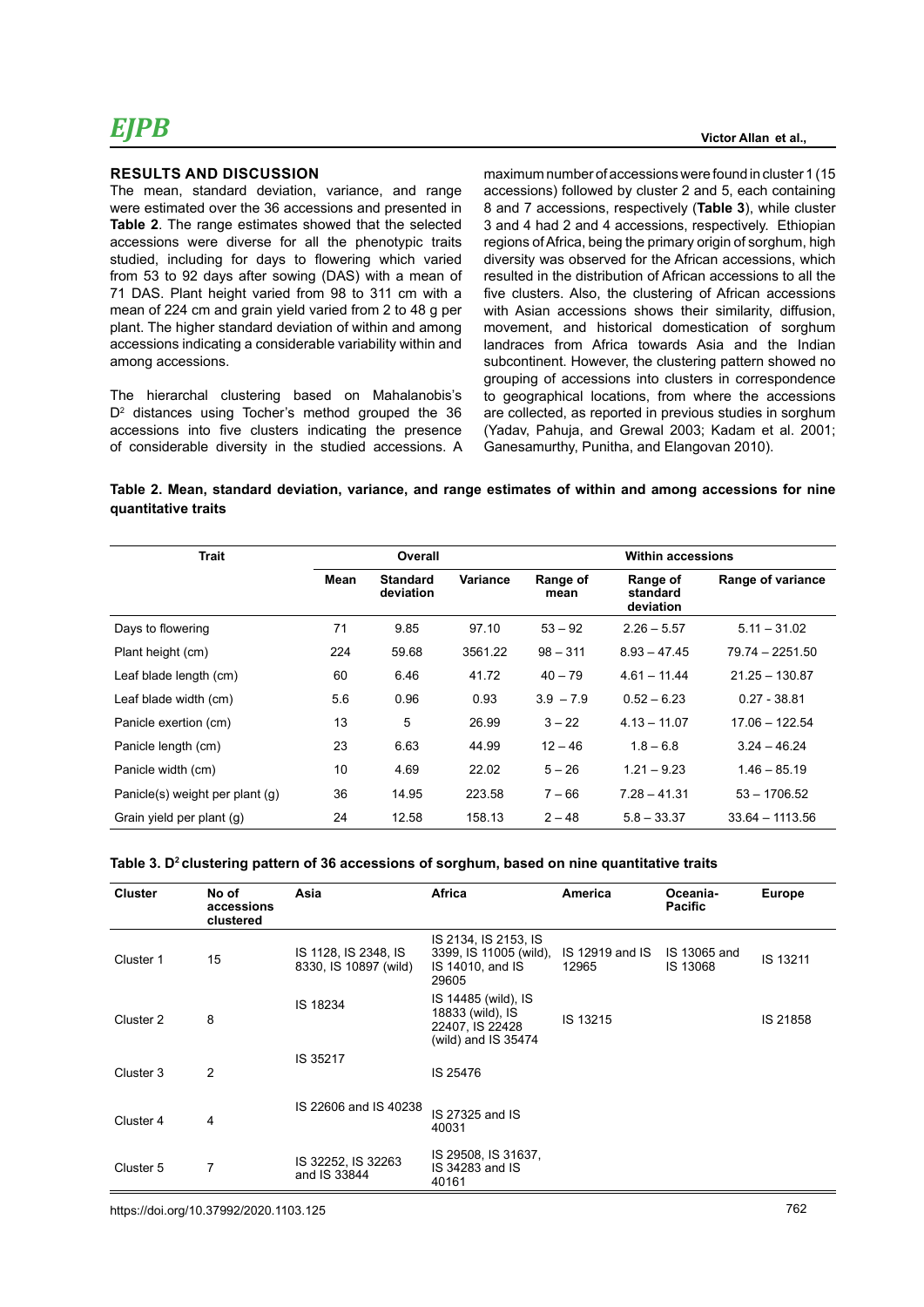|           | <b>Cluster 1</b> | <b>Cluster 2</b> | <b>Cluster 3</b> | <b>Cluster 4</b> | <b>Cluster 5</b> |
|-----------|------------------|------------------|------------------|------------------|------------------|
| Cluster 1 | 11.04            | 12.92            | 11.67            | 16.29            | 10.95            |
| Cluster 2 |                  | 12.50            | 9.79             | 12.90            | 11.63            |
| Cluster 3 |                  |                  | 3.66             | 10.44            | 8.02             |
| Cluster 4 |                  |                  |                  | 11.55            | 14.11            |
| Cluster 5 |                  |                  |                  |                  | 9.52             |

**Table 4. Average intra and inter-cluster distance (D2 ) value of sorghum accessions for nine quantitative traits** 

The intra and inter cluster distances in  $D^2$  analysis among the 36 accessions (**Table 4**) indicated that cluster 3 showed the lowest intra cluster value (3.66) with only 2 accessions. Even though these two accessions were from different geographic locations (Asia and Africa), grouping of these accessions into a single cluster depicts that the accessions within this cluster were less divergent for the studied quantitative traits. Cluster 2 showed the highest intra cluster distance (12.50) followed by cluster 4 (11.55). Maximum inter cluster distance (16.29) was observed between clusters 1 and 4, indicating the accessions belonging to these groups were highly diverse and also shows their diversity to the studied traits. Following that, the highest inter cluster distance was found between clusters 5 and 4 (14.10) and between clusters 1 and 2 (12.92) showing their considerable diversity between the accessions in these clusters.

The wild accessions were found to be clustered in clusters 1 and 2. *Sorghum bicolor* has been subdivided into three subspecies: (i) subsp. *bicolor,* it includes all the domesticated grain sorghum, (ii) subsp. *drummondii*, which are derivatives of hybridization among grain sorghum and their closest wild relatives and (iii) subsp. *verticilliflorum* (earlier subsp. *arundinaceum*), which are the wild progenitors of grain sorghum. All these three subspecies belong to the primary genepool of sorghum. Two accessions of *S. bicolor* subsp. *drummondii* (IS 10897 and IS 11005) clustered in cluster 1, while in the cluster 2, one accession of *S. bicolor* subsp. *drummondii* (IS 22428) and two accessions of *S*. *bicolor* subsp. *verticilliflorum* (IS 18833 and IS 14485) were clustered together. This shows the close association of *S. bicolor* subsp. *drummondii* to the accessions of cluster 1. Also the grouping of both *S.* subsp. *drummondii* and *S.* subsp. *verticilliflorum* in cluster 2 shows that these accessions have phenotypic similarity for the studied traits.

The per cent contribution of each of the nine traits towards diversity (**Table 5**) showed the higher contribution of grain yield per plant (21.43%), followed by days to flowering (17.30%) and panicle(s) weight per plant (15.71%). The cluster mean values estimated over 36 accessions for nine traits showed a wide range of variation. Accessions in cluster 1 were early maturing (67 DAS) while those in cluster 4 were late maturing (129 DAS) and higher grain yielding (36.9 g) (**Table 6**).

| <b>S. No.</b>  | <b>Character</b>                | <b>Contribution in percent</b> |
|----------------|---------------------------------|--------------------------------|
|                | Days to flowering               | 17.30                          |
| $\overline{2}$ | Plant height (cm)               | 9.37                           |
| 3              | Leaf blade length (cm)          | 1.90                           |
| 4              | Leaf blade width (cm)           | 1.43                           |
| 5              | Panicle exertion (cm)           | 7.30                           |
| 6              | Panicle length (cm)             | 10.79                          |
|                | Panicle width (cm)              | 14.76                          |
| 8              | Panicle(s) weight per plant (g) | 15.71                          |
| 9              | Grain yield per plant (g)       | 21.43                          |

|  |  |  | Table 6. Cluster means for nine quantitative characters studied in sorghum |  |  |  |
|--|--|--|----------------------------------------------------------------------------|--|--|--|
|--|--|--|----------------------------------------------------------------------------|--|--|--|

| <b>Cluster</b> | Days to<br>flowering | <b>Plant</b><br>height<br>(cm) | Leaf<br>blade<br>length<br>(cm) | Leaf blade<br>width (cm) | <b>Panicle</b><br>exertion<br>(cm) | <b>Panicle</b><br>length<br>(cm) | <b>Panicle</b><br>width<br>(cm) | Panicle(s)<br>weight per<br>plant (g) | Grain yield<br>per plant (q) |
|----------------|----------------------|--------------------------------|---------------------------------|--------------------------|------------------------------------|----------------------------------|---------------------------------|---------------------------------------|------------------------------|
| 4              | 67                   | 186.73                         | 59.87                           | 5.32                     | 13.26                              | 24.00                            | 9.45                            | 27.83                                 | 16.63                        |
| 2              | 74                   | 242.08                         | 58.55                           | 5.05                     | 17.20                              | 24.73                            | 12.13                           | 38.42                                 | 26.80                        |
| 3              | 72                   | 276.25                         | 57.05                           | 6.08                     | 9.72                               | 18.50                            | 9.21                            | 40.69                                 | 29.65                        |
| 4              | 83                   | 287.40                         | 67.75                           | 6.16                     | 13.40                              | 29.26                            | 12.72                           | 51.47                                 | 36.92                        |
| 5              | 67                   | 233.71                         | 60.26                           | 6.18                     | 11.41                              | 18.95                            | 7.62                            | 38.71                                 | 27.09                        |
|                |                      |                                |                                 |                          |                                    |                                  |                                 |                                       |                              |

https://doi.org/10.37992/2020.1103.125 763